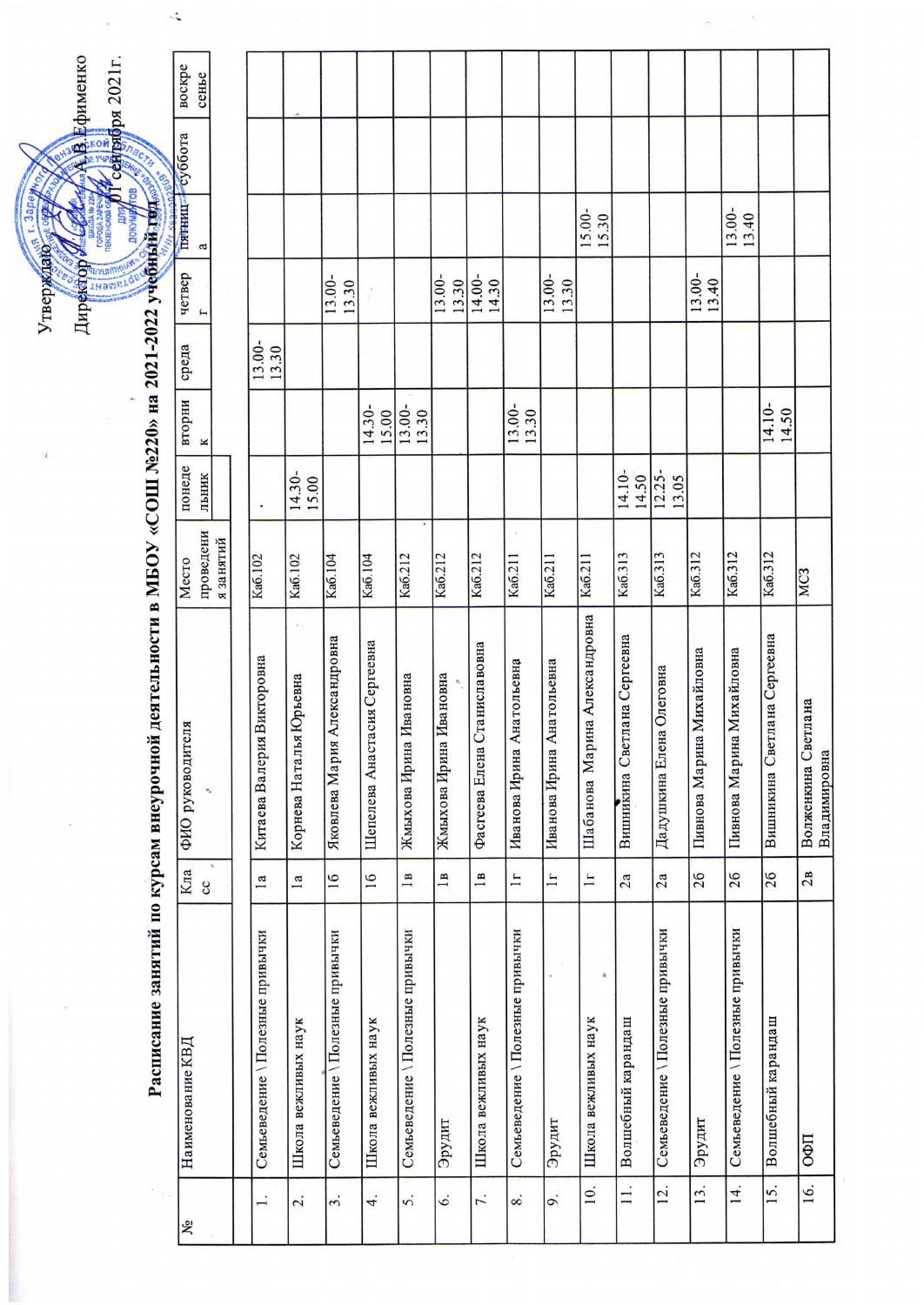| ۰<br>14.00-<br>$12.25 -$<br>14.40<br>13.05<br>$13.35 -$<br>12.35-<br>13.15<br>$12.25 -$<br>$12.45 -$<br>13.05<br>13.25 |
|------------------------------------------------------------------------------------------------------------------------|
| $13.55 -$<br>13.35-<br>14.35<br>14.15<br>14.15                                                                         |
|                                                                                                                        |
|                                                                                                                        |
|                                                                                                                        |
|                                                                                                                        |
|                                                                                                                        |
|                                                                                                                        |
|                                                                                                                        |
|                                                                                                                        |
|                                                                                                                        |
|                                                                                                                        |
|                                                                                                                        |
|                                                                                                                        |
|                                                                                                                        |
|                                                                                                                        |
|                                                                                                                        |

 $\overline{\cdot}$ 

 $\sim 10^7$ 

 $\label{eq:1} \frac{1}{\sqrt{2\pi}}\sum_{i=1}^n\frac{1}{\sqrt{2\pi}}\left(\frac{1}{\sqrt{2\pi}}\right)^2\frac{1}{\sqrt{2\pi}}\left(\frac{1}{\sqrt{2\pi}}\right)^2.$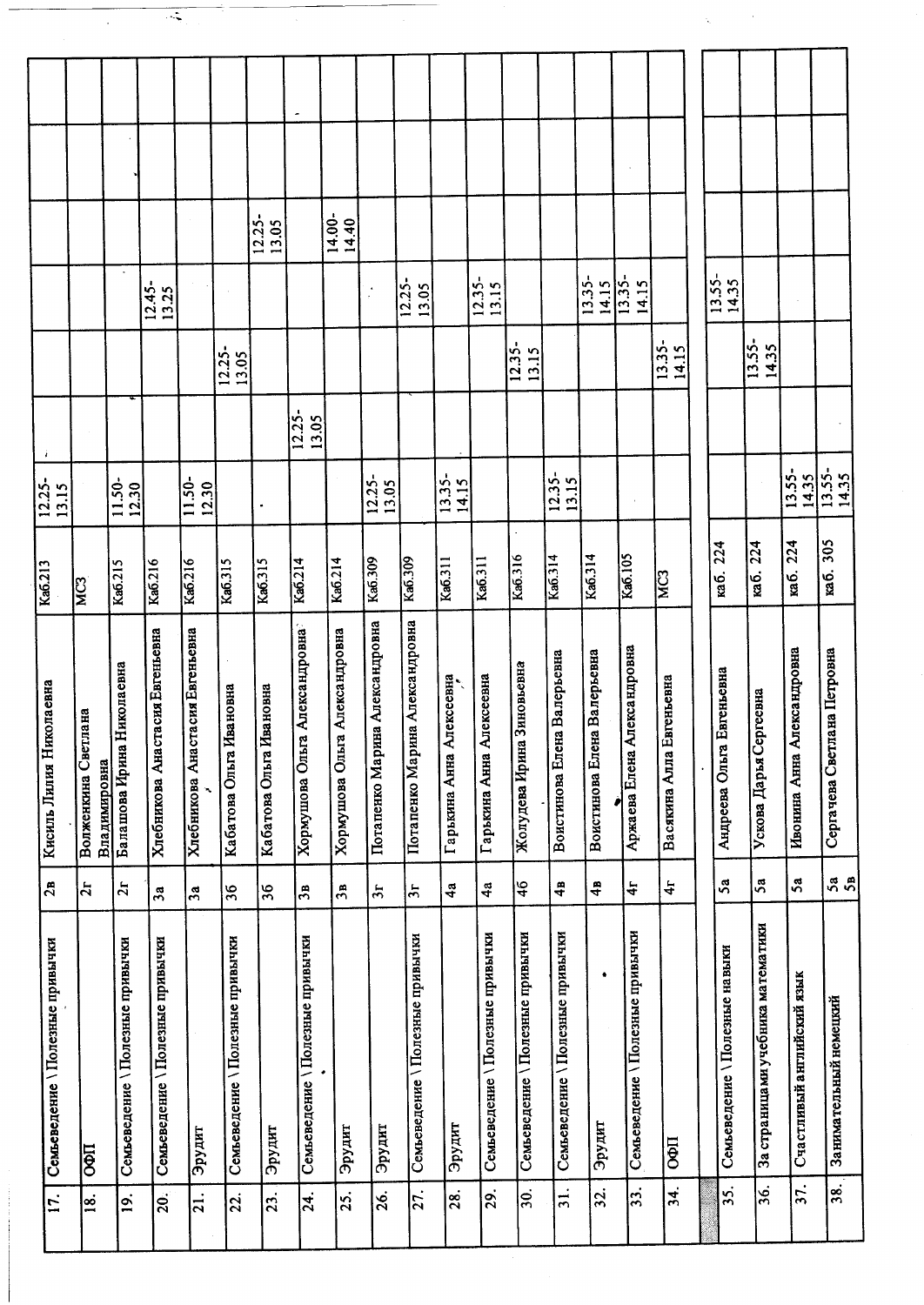|    |                             |                                | ٠                           |                            |                             |                                  |                                   |                            |                             |                               |                                   |                             |                             |                               |                             |                               |                                   |                              |                               |                                   |                               |
|----|-----------------------------|--------------------------------|-----------------------------|----------------------------|-----------------------------|----------------------------------|-----------------------------------|----------------------------|-----------------------------|-------------------------------|-----------------------------------|-----------------------------|-----------------------------|-------------------------------|-----------------------------|-------------------------------|-----------------------------------|------------------------------|-------------------------------|-----------------------------------|-------------------------------|
|    | 13.55-<br>14.35             |                                |                             |                            |                             |                                  |                                   |                            |                             |                               | $13.55 -$<br>14.35                |                             |                             |                               |                             | $\overline{14.35}$ -<br>15.15 |                                   |                              | $14.35 -$<br>15.15            |                                   |                               |
|    |                             |                                | 13.55-<br>14.35             |                            |                             |                                  |                                   |                            | 13.55-<br>14.35             | $13.55 -$<br>14.35            |                                   |                             |                             | 14.35-                        |                             |                               |                                   | 14.35-<br>15.15              |                               |                                   |                               |
|    | 13.55-<br>14.35             |                                |                             |                            | 13.55-                      |                                  | 13.55-<br>14.35                   | 13.55-                     |                             |                               |                                   | 13.55-<br>14.35             |                             |                               | 14.35-<br>15.15             |                               |                                   |                              |                               | $\frac{14.35-}{2}$<br>15.15       |                               |
|    |                             |                                |                             | $13.55 -$<br>14.35         |                             | 13.55-<br>14.35                  |                                   |                            |                             |                               |                                   |                             |                             |                               |                             |                               |                                   |                              |                               |                                   |                               |
|    |                             | $12.45 -$<br>13.25             |                             |                            |                             |                                  |                                   |                            |                             |                               |                                   |                             | $13.55 -$<br>14.35          |                               |                             |                               | $14.35 -$<br>15.15                |                              |                               |                                   | $\overline{14.35}$ -<br>15.15 |
|    | 224<br><b>ka6.</b>          | Ka6.217                        | Ka6.217                     | Ka6.217                    | Ka6.217                     | Ka6.307                          | Ka6.307                           | Ka6.307                    | Ka6.307                     | Ka6.301                       | Ka6.301                           | Ka6.301                     | Ka6.301                     | Ka6.101                       | Ka <sub>6.101</sub>         | Ka6.302                       | Ka6.302                           | Ka6.302                      | Ka6.223                       | Ka6.223                           | Ka6.201                       |
|    | Дмитриевич<br>Филяев Максим | Сергеевна<br>Бирюкова Ольга    | Сергеевна<br>Бирюкова Ольга | Ивонина Анна Александровна | Дмитриевич<br>Филяев Максим | а Александровна<br>Дудина Людмил | Дудина Людмила Александровна      | Ивонина Анна Александровна | Дмитриевич<br>Филяев Максим | Ускова Дарья Сергеевна        | Ускова Дарья Сергеевна            | Сергеевна<br>Бирюкова Ольга | Дмитриевич<br>Филяев Максим | Горбунова Алена Валерьевна    | Кислякова Наталия Семеновна | Фокина Светлана Александровна | Дудина Людмила Александровна      | Евгеньевна<br>Андреева Ольга | Черкашина Ольга Васильевна    | Дудина Людмила Александровна      | Васильевна<br>Зайцева Татьяна |
| 51 | 5a                          | 56                             | 56                          | $\overline{5}$             | 86                          | 58                               | 58                                | 5Å                         | 58                          | 55                            | 5 <sub>r</sub>                    | 5r                          | 5r                          | Ś <sub>a</sub>                | 6a                          | 89                            | 99                                | 66                           | යි                            | යි                                | රී                            |
|    | Юный археолог               | Семьеведение \Полезные на выки | Язык мой - другмой          | Счастливый английский язык | Юный археолог               | Семьеведение \Полезные навыки    | За страницами учебника математики | Счастливый английский язык | Юный археолог               | Семьеведение \Полезные навыки | За страницами учебника математики | Язык мой – другмой          | Юный археолог               | Семьеведение \Полезные навыки | Занимательный русский язык  | Семьеведение \Полезные навыки | За страницами учебника математики | Занимательный русский язык   | Семьеведение \Полезные навыки | За страницами учебника математики | Увлека тельная информатика    |
|    | 39.                         | $\ddot{a}$                     | $\frac{1}{4}$               | 42.                        | 43.                         | 44.                              | 45.                               | 46.                        | 47.                         | 48.                           | 49.                               | 50.                         | 51.                         | 52.                           | 53.                         | 54.                           | 55.                               | 56.                          | 57.                           | 58.                               | 59.                           |

 $\label{eq:1} \left\langle \hat{\mathbf{x}}_{\text{max}}^{\text{max}}\right\rangle =\hat{\mathbf{y}}_{\text{max}}^{\text{max}}$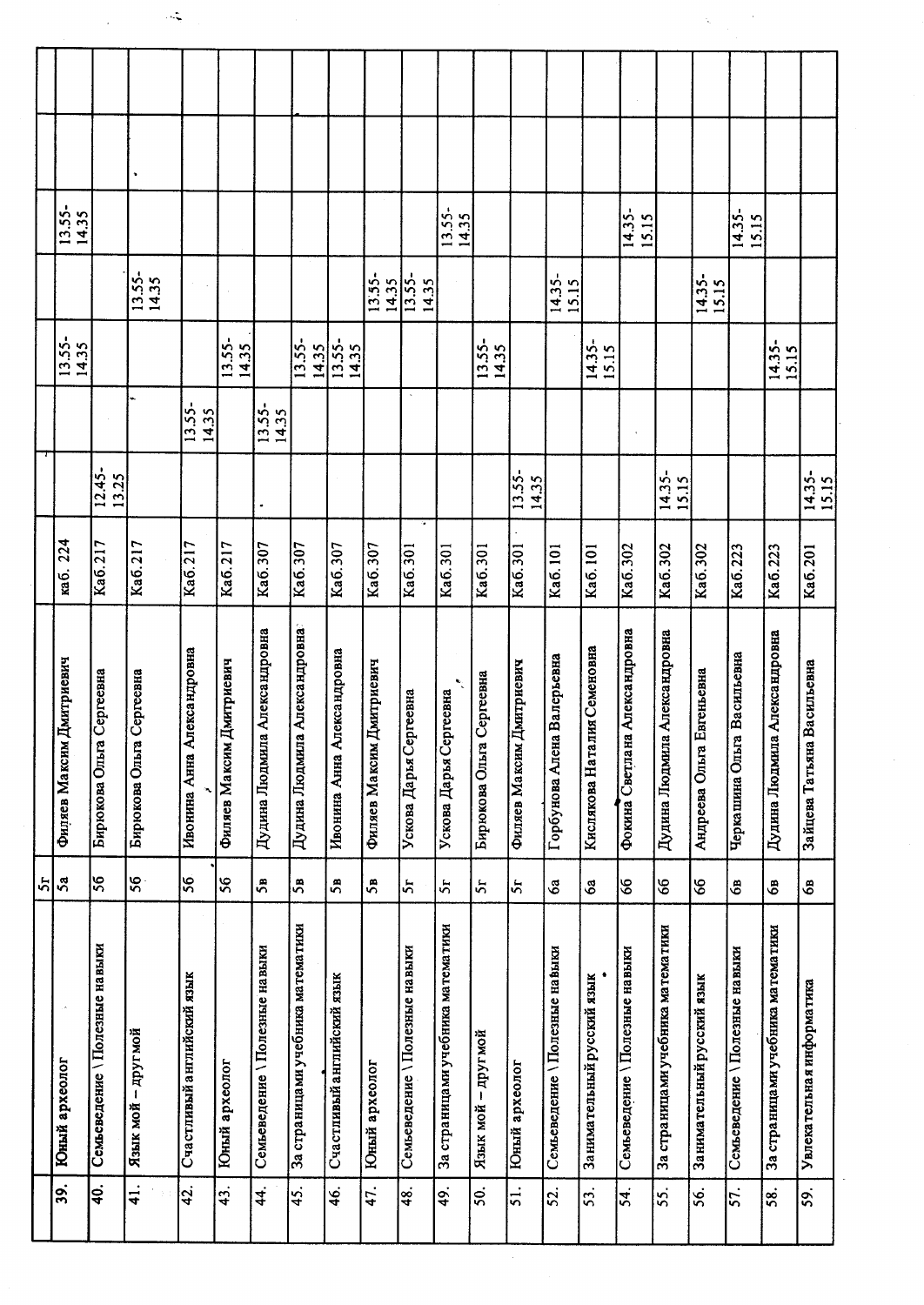|                          |                                |                              |                                     |                                |                                |                                 |                                                     |                                |                                 |                                 |                                 |                                     | 11.15-<br>11.55                     |                                 |                               | $10.30 -$<br>11.10        |                             |                             |                                 | t<br>9.40                       |                           |
|--------------------------|--------------------------------|------------------------------|-------------------------------------|--------------------------------|--------------------------------|---------------------------------|-----------------------------------------------------|--------------------------------|---------------------------------|---------------------------------|---------------------------------|-------------------------------------|-------------------------------------|---------------------------------|-------------------------------|---------------------------|-----------------------------|-----------------------------|---------------------------------|---------------------------------|---------------------------|
|                          | 13.55-<br>14.35                |                              |                                     |                                | 13.55-<br>14.35                |                                 |                                                     |                                | $13.55 -$<br>14.35              |                                 | $14.35 -$<br>15.15              |                                     |                                     |                                 |                               |                           |                             |                             |                                 |                                 | 15.30-<br>16.15           |
| $\frac{14.35}{15.15}$    |                                |                              |                                     |                                |                                |                                 |                                                     |                                | $\bullet$                       |                                 |                                 |                                     |                                     | $14.35 -$<br>15.15              |                               |                           | 18.00-<br>18.40             | 15.30-<br>16.15             |                                 |                                 |                           |
|                          |                                | 13.55-<br>14.35              |                                     | 13.55-<br>14.35                |                                | $13.55 -$<br>14.35              | $13.55 -$<br>14.35                                  |                                |                                 |                                 |                                 | $15.30-$<br>16.10                   |                                     |                                 |                               |                           |                             |                             |                                 |                                 |                           |
|                          |                                |                              |                                     |                                |                                |                                 |                                                     | 13.55-<br>14.35                |                                 |                                 |                                 |                                     |                                     |                                 |                               |                           |                             |                             | $\sqrt{14.35}$<br>15.15         |                                 |                           |
|                          |                                |                              | 14.50-<br>15.30                     |                                |                                |                                 |                                                     |                                |                                 | $\overline{14.35}$ -<br>15.15   |                                 |                                     |                                     |                                 | $14.35-$<br>15.15             |                           |                             |                             | $15.30-$<br>16.15               |                                 |                           |
| MC <sub>3</sub>          | Ka6.204                        | Ka6.204                      | Ka6.204                             | Ka6.203                        | Ka6.106                        | Ka6.218                         | $\overline{\text{Ka6.225}}$                         | Ka6.106                        | Ka6.305                         | Ka6.225                         | Ka6.225                         | Ka6.225                             | Ka6.209                             | Ka6.209                         | Ka6.302                       | Ka6.304                   | EC3                         | Ka6.204                     | $\overline{\text{Ka6.306}}$     | Ka6.209                         | Ka <sub>6.208</sub>       |
| Васякина Алла Евгеньевна | Середенина Оксана Юрьевна      | Евгеньевна<br>Андреева Ольга | ана Владимировна<br>Гурьянова Светл | Попова Светлана Геннадьевна    | Филина Екатерина Александровна | Тюнина Наталья Анатольевна      | $\tau_{\rm eff}$<br>Александровна<br>Родькина Елена | Филина Екатерина Александровна | ана Петровна<br>Сергачева Светл | Александровна<br>Родькина Елена | Александровна<br>Родькина Елена | стасия Алексеевна<br>Корнаухова Ана | яна Александровна<br>Рябчихина Тать | Рябчихина Татьяна Александровна | Фокина Светлана Александровна | Самошина Юлия Анатольевна | Николаевна<br>Штырова Ольга | Середенина Оксана Юрьевна   | лия Семеновна<br>Кислякова Ната | Рябчихина Татьяна Александровна | Шадренкова Алла Романовна |
| తి                       | 7a                             | $\mathbf{z}$                 | $\mathbf{r}_a$                      | 76                             | 76                             | 78                              | $\frac{1}{2}$                                       | 7B                             | <b>H</b>                        | 8a                              | 88<br>86                        | $\frac{3}{8}$                       | 86<br>8a                            | 86                              | 86                            | $\frac{38}{86}$           | 9a                          | $\boldsymbol{\mathfrak{a}}$ | $\mathbf{a}$                    | ೩                               | <b>SQ</b>                 |
| <b>U</b> ¢O              | Семьеведение \ Полезные навыки | Тайны русского языка         | Увлекательный английский            | Семьеведение \Полезные на выки | Радуга                         | Семьеведение \ Полезные на выки | Тайны русского языка                                | Радуга                         | Семьеведение \Полезные навыки   | Семьеведение \Полезные на выки  | Трудные случаи орфографии       | OEЖ                                 | Практическое обществознание         | Семьеведение \Полезные навыки   | Физика в вопросах и ответах   | Юный химик                | Волейбол                    | Топонимика                  | Русское правописание            | Подросток и закон               | Проектная деятельность    |
| Ś.                       | $\dot{5}$                      | 62.                          | 63.                                 | 54.                            | 65.                            | <u>ی</u>                        | 67.                                                 | 68.                            | 69.                             | $\overline{70}$ .               | 71.                             | 72.                                 | 73.                                 | 74.                             | 75.                           | 76.                       | 77.                         | 78.                         | 79.                             | 80.                             | 81.                       |

 $\mathcal{A}$ 

 $\ddot{\phantom{1}}$ 

 $\sim$